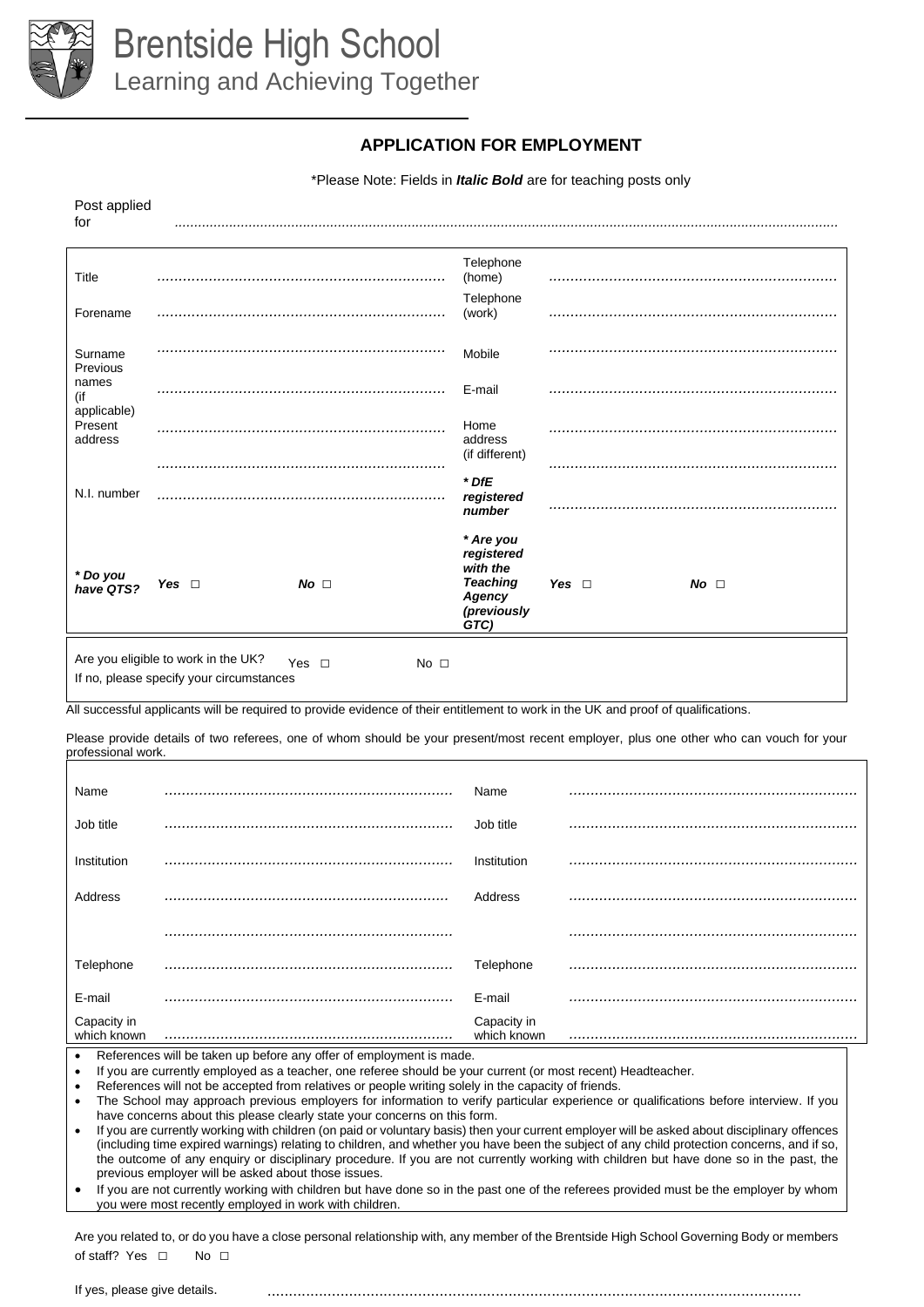### **PRESENT EMPLOYMENT**

| Full name, address<br>and type of school/<br>college or employer | Main subjects taught/<br>responsibilities held/ |  |
|------------------------------------------------------------------|-------------------------------------------------|--|
| * Number of pupils/<br><b>students</b>                           | * Local Authority                               |  |
| * Age range of<br>pupils/students                                | * Salary scale/Point                            |  |
| * Boys, girls, mixed                                             | Additional allowances                           |  |
| Position held                                                    | Present salary                                  |  |
| Date of appointment                                              | Full time/Part time                             |  |
| Date of leaving                                                  | Reason for leaving                              |  |

## **PREVIOUS EMPLOYMENT** (if applicable)

Most recent employment to be listed first

| From | To | Full/Part<br>time | Name of<br>employer/college<br>(if applicable) | * Type and size<br>of<br>school/college<br>(if applicable) | Position held<br>(include<br>teaching<br>subject(s):<br>*scale/grade<br>spinal point | Reason for<br>leaving |
|------|----|-------------------|------------------------------------------------|------------------------------------------------------------|--------------------------------------------------------------------------------------|-----------------------|
|      |    |                   |                                                |                                                            |                                                                                      |                       |
|      |    |                   |                                                |                                                            |                                                                                      |                       |
|      |    |                   |                                                |                                                            |                                                                                      |                       |
|      |    |                   |                                                |                                                            |                                                                                      |                       |

(Please complete on a separate sheet if necessary)

Please account for periods of voluntary work and explain periods not in paid employment, education or training (if applicable).

| From | To | Details |
|------|----|---------|
|      |    |         |
|      |    |         |
|      |    |         |
|      |    |         |
|      |    |         |
|      |    |         |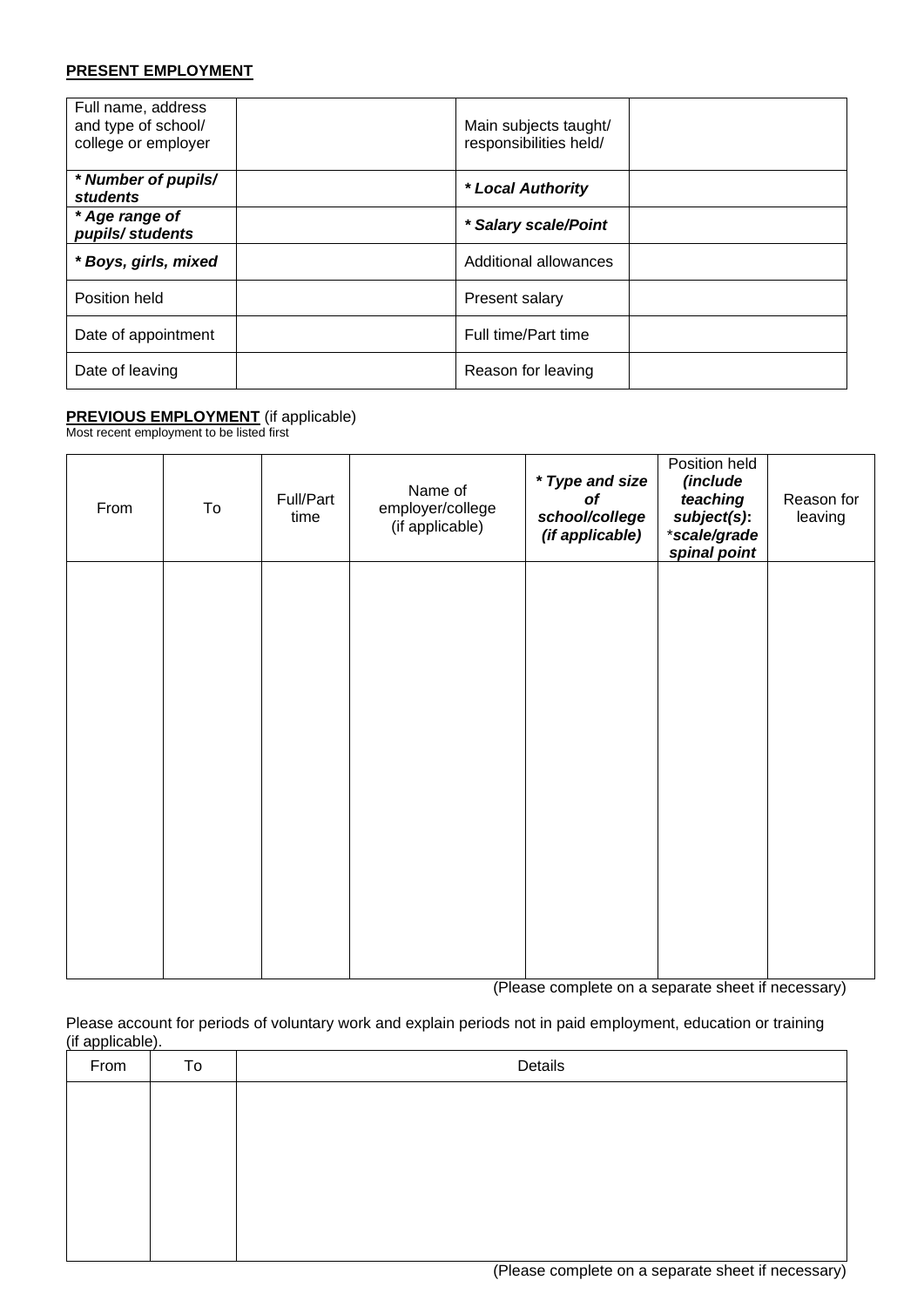*Give details of subjects and/or age ranges you are qualified to teach or in which you have a special interest*.

## **EDUCATION AND TRAINING (from Secondary)**

| From | To | Name(s) of educational<br>establishments attended | Qualifications/certificates.<br>State subjects and grades | Date(s) of<br>qualifications |
|------|----|---------------------------------------------------|-----------------------------------------------------------|------------------------------|
|      |    |                                                   |                                                           |                              |
|      |    |                                                   |                                                           |                              |
|      |    |                                                   |                                                           |                              |
|      |    |                                                   |                                                           |                              |
|      |    |                                                   |                                                           |                              |
|      |    |                                                   |                                                           |                              |
|      |    |                                                   |                                                           |                              |
|      |    |                                                   |                                                           |                              |
|      |    |                                                   |                                                           |                              |
|      |    |                                                   |                                                           |                              |
|      |    |                                                   |                                                           |                              |
|      |    |                                                   |                                                           |                              |

Relevant courses attended within the last four years (please give dates)

Membership of professional bodies / organisations relevant to your work:

 **A statement of the personal qualities and experience that the applicant believes are relevant to his or her suitability for the post advertised and how s/he meets the person specification.**

Continue on a separate sheet if you need more space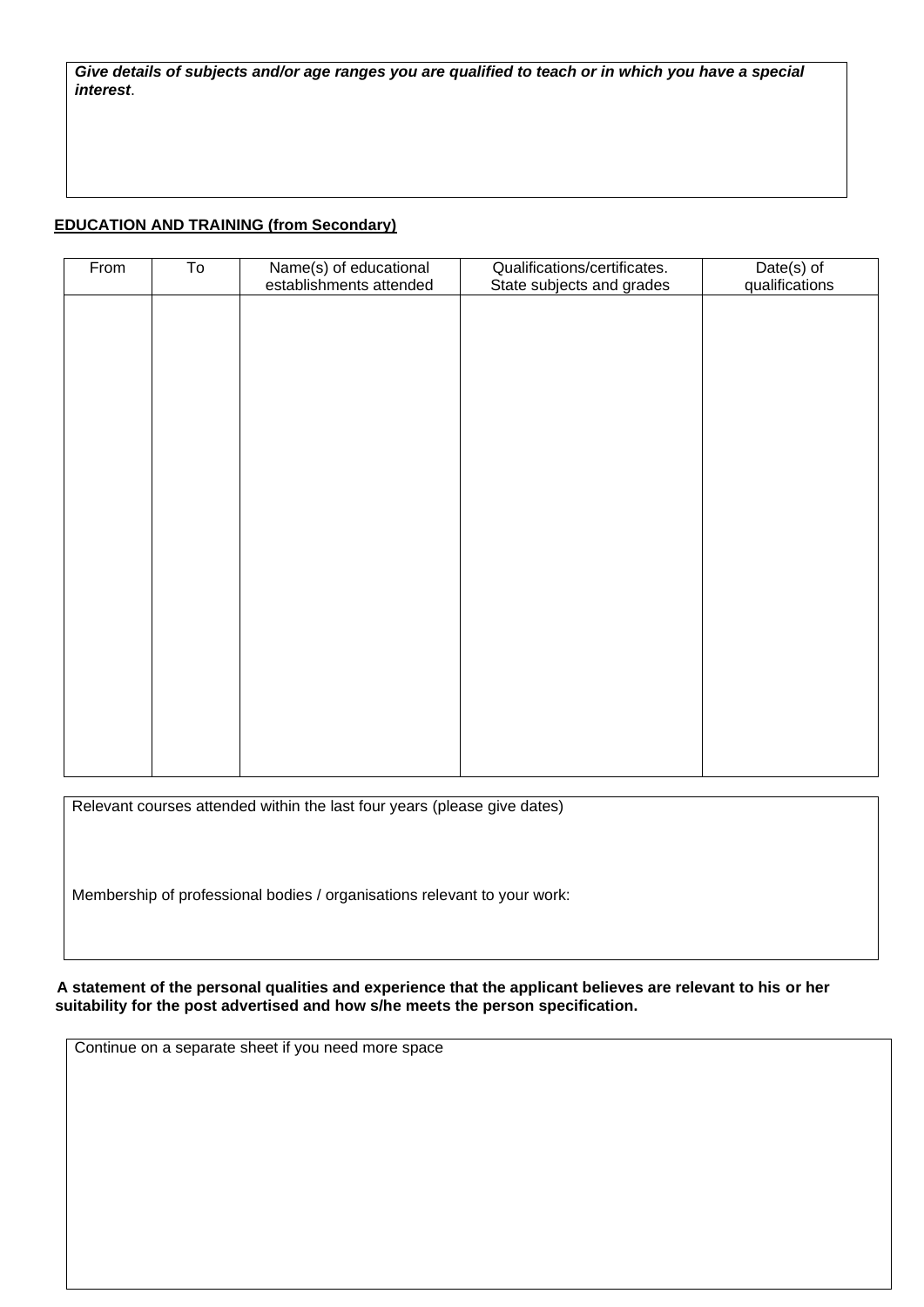# **REHABILITATION OF OFFENDERS ACT 1974 (Exceptions Order 1987)**

| This post is exempt from the provisions of the Rehabilitation of Offenders Act 1974. You are therefore required to<br>declare ANY convictions, cautions and bind-overs you may have, regardless of how long ago they occurred, including<br>those regarded as 'spent'. If appointed, you will also be required to undertake an enhanced Criminal Records Bureau<br>check. Having a criminal record will not necessarily prevent you from taking up appointment; it will depend on the<br>nature of the offences and their relevance to the post. However, should you NOT declare an offence that is<br>subsequently revealed, e.g. through the CRB check, then this may place your appointment in jeopardy: |
|-------------------------------------------------------------------------------------------------------------------------------------------------------------------------------------------------------------------------------------------------------------------------------------------------------------------------------------------------------------------------------------------------------------------------------------------------------------------------------------------------------------------------------------------------------------------------------------------------------------------------------------------------------------------------------------------------------------|
| Have you EVER received a conviction, caution or bind-over? Yes $\Box$<br>No $\Box$                                                                                                                                                                                                                                                                                                                                                                                                                                                                                                                                                                                                                          |
| Are you either on List 99, ever been disqualified from working with children or been subject to any sanctions imposed                                                                                                                                                                                                                                                                                                                                                                                                                                                                                                                                                                                       |
| by a regulatory body (e.g. General Teaching Council)?<br>Yes $\Box$<br>No $\square$                                                                                                                                                                                                                                                                                                                                                                                                                                                                                                                                                                                                                         |
| If you have answered YES to either of the above questions, please provide details on a separate sheet in an<br>envelope marked CONFIDENTIAL.                                                                                                                                                                                                                                                                                                                                                                                                                                                                                                                                                                |
| <b>Disability</b>                                                                                                                                                                                                                                                                                                                                                                                                                                                                                                                                                                                                                                                                                           |
| The Disability Discrimination Act 1995 defines a person as having a disability if they 'have a long term physical or<br>mental impairment which has a substantial and long term adverse effect on their ability to carry out normal day to<br>day activities'.                                                                                                                                                                                                                                                                                                                                                                                                                                              |

**Do you consider yourself to have a disability?** Yes □ No □

If you have a disability, are there adjustments that we could make to offer you a fair selection interview?

Yes □ No □

Please give details of any adjustments required:

| When can you take up your duties if you are |  |
|---------------------------------------------|--|
| appointed?                                  |  |

**Please return this form by the date specified in the advertisement.**

#### **DATA PROTECTION ACT 1998**

**Under the Data Protection Act 1998 your consent is required to process the information you have supplied for the purposes of recruitment and selection. The information required is necessary for selection purposes and will be used by the school for selection and verification processes in connection with your application for this post. By signing this application form, you give permission for your details to be held and used in this way.** 

#### **DECLARATION**

I declare that the information given on this form is correct to the best of my knowledge and belief and I understand that any false statements on this form is an offence and could result in my application being taken no further, or offer of employment withdrawn, or disciplinary action leading to dismissal will be taken (if employment has commenced).

| <b>Signature</b> | <b>Date</b> |
|------------------|-------------|